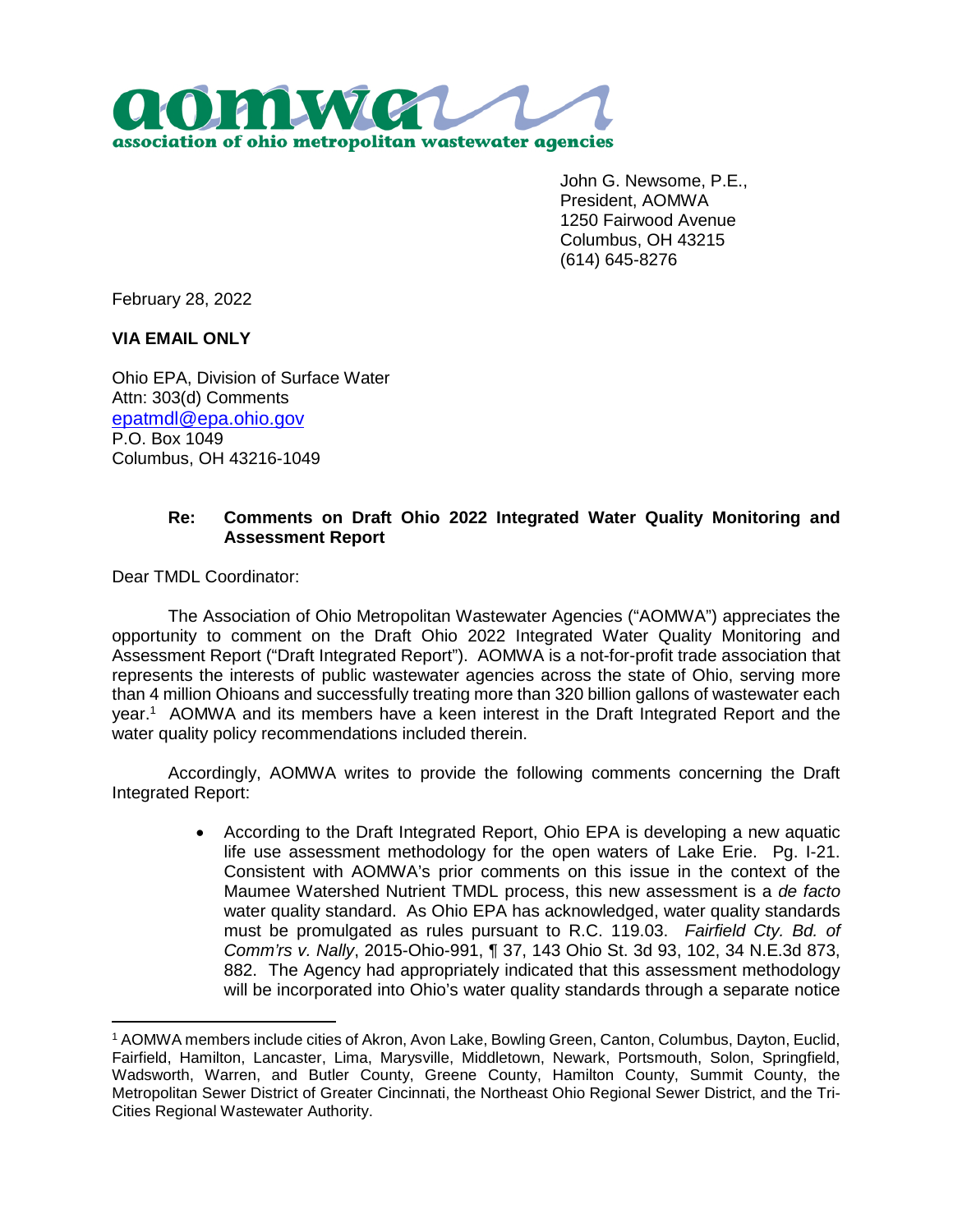and comment process. *See* Maumee TMDL LAP Resp. Cmt. 74, pg. 39 (Jan. 14, 2022) ("Ohio EPA intends to incorporate changes to the [Lake Erie] aquatic life use and criteria into Ohio's water quality standards in the future."). Thus, the new aquatic life use assessment should be promulgated as a rule before it is incorporated into an integrated report, to provide the public with a meaningful and adequate opportunity to comment.

- Similarly, the Draft Integrated Report states that Ohio EPA has convened an external advisory panel in connection with the new aquatic life use assessment methodology for the open waters of Lake Erie. Pg. I-21. AOMWA appreciates Ohio EPA's recent efforts to improve stakeholder involvement in other actions and requests that Ohio EPA also provide opportunities for stakeholder engagement in the development of this methodology and in discussion regarding the findings of the external advisory panel.
- The Draft Integrated Report also acknowledges that, due to the COVID-19 pandemic, Ohio EPA has made limited progress in updating monitoring data for Ohio's streams and rivers. Pg. G-8. Consistent with AOMWA's previous comments on updating monitoring data, AOMWA supports frequently updating monitoring data for Ohio's streams and rivers so that regulatory decisions are based on the most current data. AOMWA requests that Ohio EPA update monitoring data more frequently, particularly since we believe that Ohio EPA has recently relied on outdated biological and water quality monitoring data in TMDL development. AOMWA certainly understands that some data cannot be incorporated into the Draft Integrated Report because it does not exist where sampling was delayed due to COVID-19. Nonetheless, AOMWA urges Ohio EPA to incorporate already-collected data into the Integrated Report where possible.
- Likewise, fish tissue impairments for PCBs or mercury are, in many cases, based on extremely outdated data. *See, e.g.*, Table E-4. AOMWA requests that Ohio EPA re-evaluate the list of waters impaired due to fish tissue levels of PCBs or mercury using updated data.
- Additionally, AOMWA is concerned that the evaluation method for bacteria used in the recreation use evaluation is likely based on limited data or improper assumptions. For example, compliance was evaluated where there could be as few as five samples within a 90-day period, and five samples is too limited to evaluate compliance in a 90-day geomean. Pg. F-4. Moreover, in instances where there were not daily bacteria samples, a measured exceedance was assumed to continue until a subsequent sample documented that the beach action value was not exceeded. Pg. F-5. Depending on the length of time that could have lapsed between samples, this is a concerning assumption given the variability of bacteria. AOMWA believes the evaluation method for bacteria is inadequate where it was based on such assumptions or limited data.
- The Draft Integrated Report also states that Ohio EPA is evaluating U.S. EPA's recently finalized guidance on Lakes and Reservoirs Nutrient Criteria. Pg. I-17. AOMWA requests that Ohio EPA hold stakeholder meetings and provide opportunity for public participation during this evaluation.